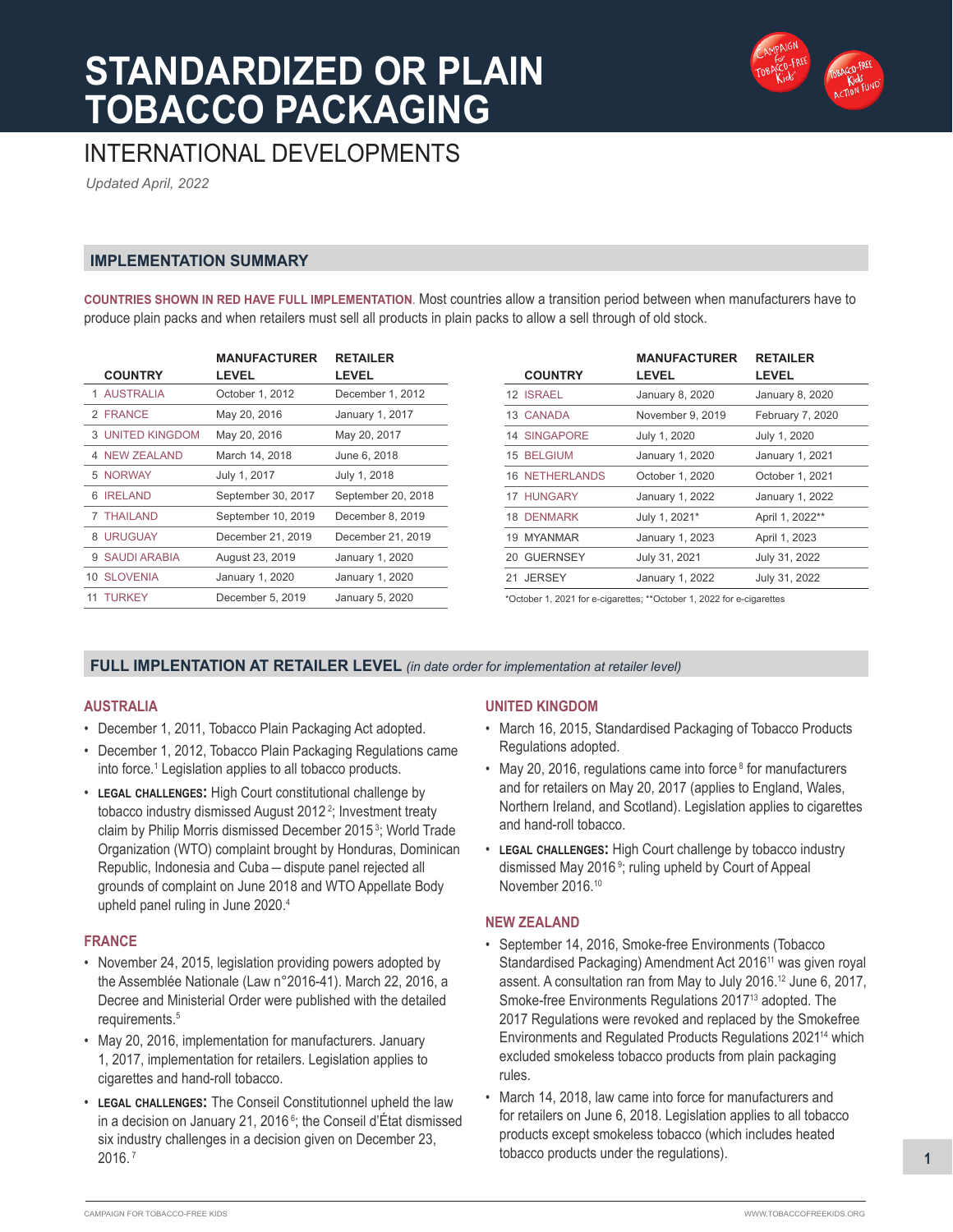## **NORWAY**

- December 9, 2016, parliament approved the bill to introduce plain packaging.15,16
- July 1, 2017, detailed regulations came into force for manufacturers<sup>17</sup> and for retailers on July 1, 2018.<sup>18</sup> Legislation applies to cigarettes, snus and hand-roll tobacco.
- **legal challenges:** Swedish Match issued court proceedings claiming that plain snus boxes are in conflict with the free trade principle under the EEA/EU agreement. The District Court dismissed the application on November 6, 2017.19 Swedish Match filed an appeal on December 8, 2017. The appeal was dismissed on February 19, 2018.<sup>20</sup>

# **IRELAND**

- March 10, 2015, Public Health (Standardised Packaging of Tobacco) Act<sup>21</sup> adopted. Regulations adopted on September 29, 2017.22
- September 30, 2017, implementation for manufacturers and for retailers on September 20, 2018. Applies to all tobacco products.
- **legal challenge:** Claim by Japan Tobacco International in the Commercial Court struck out November 2016.23

## **THAILAND**

- April 2, 2017, The Tobacco Products Control Act 2017 was gazetted which includes a provision (at Article 38) that allows the Minister to introduce regulations for plain packaging.<sup>24</sup> December 14, 2018, detailed regulations were published.<sup>25</sup>
- September 10, 2019, implementation for manufacturers and for retailers on December 8, 2019. Legislation applies to all available tobacco products.

# **URUGUAY**

- December 21, 2018, the President promulgated a law passed by Congress that amends Law No 18, 256 to provide for tobacco plain packaging with implementation in 12 months (December 21, 2019).26 The Ordinance with detailed requirements was adopted on April 29, 2019. These laws supersede a presidential decree from August 6, 2018 $^{27}$  that mandated plain packaging with an earlier implementation date. Uruguay is the first country in Latin American to adopt plain packaging laws.
- December 21, 2019, implementation for manufacturers and retailers. Legislation applies to all tobacco products.
- **legal challenges:** BAT filed two legal challenges against the presidential decree. The tribunal at first instance issued an injunction suspending the decree but this was overturned on appeal.28 The other challenge was decided in favor of the government.29

#### **SAUDI ARABIA**

- December 12, 2018, Plain Packaging Standards of Tobacco Products were adopted.
- August 23, 2019, implementation for importers and for retailers on January 1, 2020.<sup>30</sup> Legislation applies to all tobacco products.

# **SLOVENIA**

- February 15, 2017, parliament passed a tobacco control bill, 31 which implements the EU TPD and includes provisions for plain packaging. March 28, 2019, detailed regulations adopted.<sup>32</sup>
- January 1, 2020, implementation at manufacturer and retailer level. A parliamentary proposal to delay implementation was defeated in the Health Committee. Legislation applies to cigarettes and hand-rolled tobacco.

# **TURKEY**

- December 5, 2018, Law No. 7151 adopted that includes provisions for tobacco plain packaging<sup>33</sup> and on March 1, 2019 detailed regulations were adopted.<sup>34</sup>
- December 5, 2019, implementation for manufacturers. January 5, 2020, implementation for retailers. Legislation applies to all tobacco products.

# **ISRAEL**

- January 8, 2019, the Restriction on Advertising and Marketing of Tobacco Products Law (Amendment No. 7) was published which includes provisions for plain packaging.<sup>35</sup>
- January 8, 2020, implementation for manufacturers and retailers. The law applies to all tobacco products (including heated tobacco products and the heating devices) and to e-cigarettes. Israel is the first country to apply plain packaging to e-cigarettes.
- **legal challenges:** JUUL Labs and the Tel Aviv Chamber of Commerce brought legal claims challenging the application of the law to e-cigarettes. Both claims were dismissed or withdrawn in November 2019.<sup>36</sup>

# **CANADA**

- May 24, 2018, an act was adopted providing ministerial powers to implement plain packaging regulations. $37$  Detailed regulations were adopted on May 1, 2019 that include plain packaging for heated tobacco products and the heating devices such as IQOS.38
- November 9, 2019, implementation for manufacturers. February 7, 2020, implementation for retailers. Legislation applies to all tobacco products and devices used for consuming tobacco.

# **SINGAPORE**

- July 1, 2019, amendments to the Tobacco (Control of Advertisements and Sale) Act<sup>39</sup> came into force including provisions allowing regulations for standardized packaging and detailed regulations<sup>40</sup> were published on the same date.
- July 1, 2020, implementation for manufacturers and retailers. The rules apply to all available tobacco products.

# **BELGIUM**

- April 13, 2019, Royal Order<sup>41</sup> on Standardizing packaging for tobacco was adopted and on April 16, the Ministerial Order $42$ setting out the detailed conditions was issued.
- January 1, 2020, implementation for manufacturers. January 1, 2021, implementation for retailers. The rules apply to cigarettes, roll-your-own and water pipe tobacco.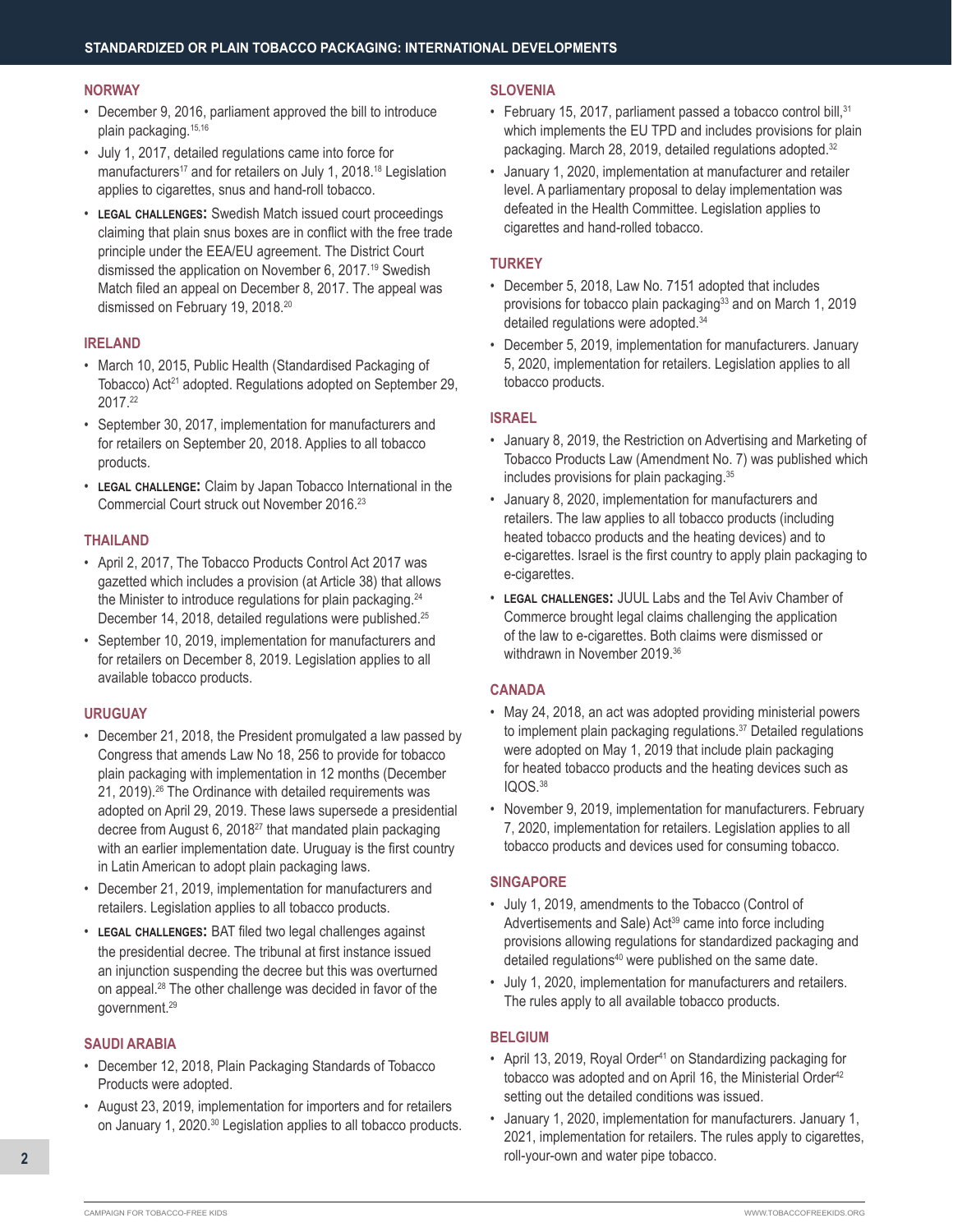#### **NETHERLANDS**

- March 14, 2020, Decree amending article 3.4 of the Tobacco and Smoking Products Decree to provide for powers to introduce plain packaging for cigarettes and roll-your-own tobacco.43 April 20, 2020, amendments to the Tobacco and Smoking Products Regulations set out the detailed conditions.<sup>44</sup>
- October 1, 2020, implementation for manufacturers, and for retailers on October 1, 2021. The rules apply to cigarettes and roll-your-own tobacco.
- In addition, the government has run a consultation and now intends to further amend the Tobacco and Smoking Products Decree to provide for plain packaging of all other tobacco products and electronic cigarettes from January 1, 2022.45

#### **HUNGARY**

- August 16, 2016, Decree No. 239/2016 published.46
- August 19, 2016, all new brands/variants put on the market must be in plain packaging (the first new brand appeared on the market in plain packaging in August 2017).
- January 1, 2022, all brands must be in plain packaging. The original implementation date was May 20, 2019 but this was delayed with amending legislation.<sup>47</sup> The rules apply to cigarettes and hand-roll tobacco.

#### **DENMARK**

- December 21, 2020, parliament passed an Act amending the Act on the Prohibition of Tobacco Advertising, etc,<sup>48</sup> introducing plain packaging for tobacco products and e-cigarettes. On March 22, 2021, the executive order with detailed rules for tobacco products was adopted<sup>49</sup> and on April 19, 2021, the executive order with detailed rules for e-cigarettes was adopted.<sup>50</sup>
- July 1, 2021, implementation for manufacturers of tobacco products and for retailers on April 1, 2022. The rules will apply to all tobacco products, including the devices for heated tobacco products, but with an exclusion for cigars and pipe tobacco.
- October 1, 2021, implementation for manufacturers of e-cigarettes and for retailers on October 1, 2022.

## **ALL LAWS ADOPTED – FULL IMPLEMENTATION PENDING** *(in date order for implementation at retailer level)*

#### **MYANMAR**

- October 12, 2021, The Ministry of Health issued Order 453/2021 to provide for standard specifications for the packaging of tobacco and tobacco products.<sup>51</sup> The order is made using powers under sections 8 and 19 of The Law of Control of Tobacco and Tobacco Products Consumption 2007. In April 2022, and amendment was made to the order, delaying implementation from April 2022 to January 2023.
- January 1, 2023, implementation for manufacturers and importers, and for retailers on April 1 2023.<sup>52</sup> The rules will apply to all tobacco products.

#### **GUERNSEY**

- May 18, 2021, the Committee for Health and Social Care made regulations to implement plain packaging.<sup>53</sup>
- July 31, 2021, implementation for manufacturers. July 31, 2022, implementation for retailers. The rules will apply to cigarettes and roll-your-own tobacco.

#### **JERSEY**

- June 20, 2021, the State Assembly adopted standardised packaging regulations.
- January 1, 2022, implementation for manufacturers and importers, and implementation for retailers on July 31, 2022. The rules will apply to cigarettes and roll-your-own tobacco.<sup>54</sup>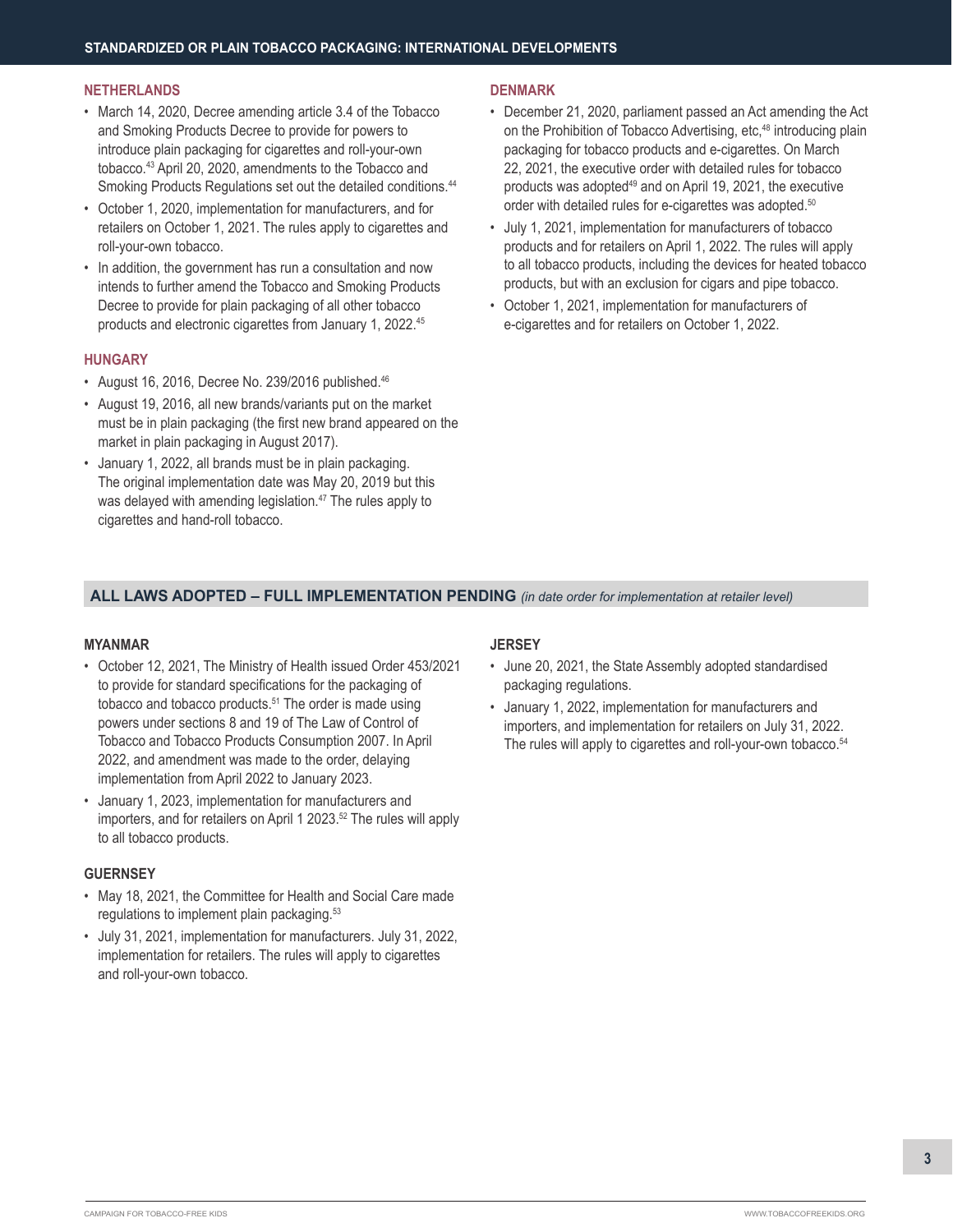# **LAWS ADOPTED – DETAILED REGULATIONS NEEDED** *(in alphabetical order)*

\*Countries in this section need to adopt further regulations or decrees before implementation can take place.

#### **ARMENIA**

February 13, 2020, Law on Tobacco Products and Substitutions adopted which includes provisions banning brand colors, images and corporate logos on tobacco packaging with a power to adopt technical regulations.<sup>55</sup>

#### **BOTSWANA**

October 18, 2021, the President gave assent to the Tobacco Control Act 2021. Section 42 (4)(a) and (5) provide powers to introduce plain packaging of tobacco products.<sup>56</sup>

#### **CÔTE D'IVOIRE**

July 23, 2019, the National Assembly adopted Law No 2019-676 Concerning Tobacco Control which provided a power to adopt regulations requiring plain packaging.57

January 26, 2022, the Council of Ministers adopted a decree laying down detailed rules introducing plain packaging.<sup>58</sup> Further Ministerial Orders are required to establish the pack color and implementation dates.

#### **FINLAND**

April 13, 2022, Parliament passed amendments to revise the Tobacco Control Act that include plain packaging provisions that would apply to all tobacco products and e-cigarettes. The provisions will come into force on May 1, 2023, and will require technical details on the layout of the packaging to be issues by decree.59

#### **GEORGIA**

May 30, 2017, the President signed an amending law on Tobacco Control which included provisions for a plain packaging Decree to be adopted by July 1, 2017, and implemented by January 1, 2018.<sup>60</sup> To date this has not occurred.

#### **ROMANIA**

October 12, 2016, parliament passed a law that implements the EU Tobacco Products Directive (TPD) and includes provisions that allow the Health Minister to introduce plain-packaging regulations.61

#### **LEGISLATION BEING CONSIDERED BY PARLIAMENT** *(in alphabetical order)*

# **CHILE**

A bill providing powers to introduce plain packaging was passed in the Senate in July 2015 and moved to the Committees. Over the course of 6 years the bill was approved by the Health Committee but rejected by the Agriculture Committee in December 2021. The Chamber of Deputies considered the Bill further and passed it 'in general' meaning that it moved back to the Health Committee for further consideration.<sup>62</sup>

#### **COSTA RICA**

March 2021, a bill that included provisions for standardized packaging was introduced in Costa Rica but has remained in the Committee of Social Affairs since August 2021. Hearings at the Committee level were held in March and April 2022. If approved, the bill should go to the plenary of the National Assembly for discussion, expected to be held in July 2022.63

#### **ECUADOR**

A bill for plain packaging was introduced to the National Assembly on August 3, 2016,<sup>64</sup> and has subsequently been assigned to the health committee.

# **LITHUANIA**

The Lithuanian government has drafted proposed amendments to the tobacco control law that include provisions for plain packaging (as well as a display ban and extended smoke free rules). The proposal has yet to come before parliament.<sup>65</sup>

#### **MAURITIUS**

On November 1, 2018, the Cabinet approved a proposal to take forward plain packaging legislation.<sup>66</sup>

#### **MEXICO**

On September 9, 2020, a draft bill was introduced to the Chamber of Deputies that modifies the current tobacco control legislation and provides powers for the government to introduce plain packaging. It is currently being discussed before the health and economics committee.<sup>67</sup>

#### **UKRAINE**

On January 28, 2020, a draft tobacco control law was registered with the Ukraine Parliament that requires the government to introduce plain packaging.<sup>68</sup>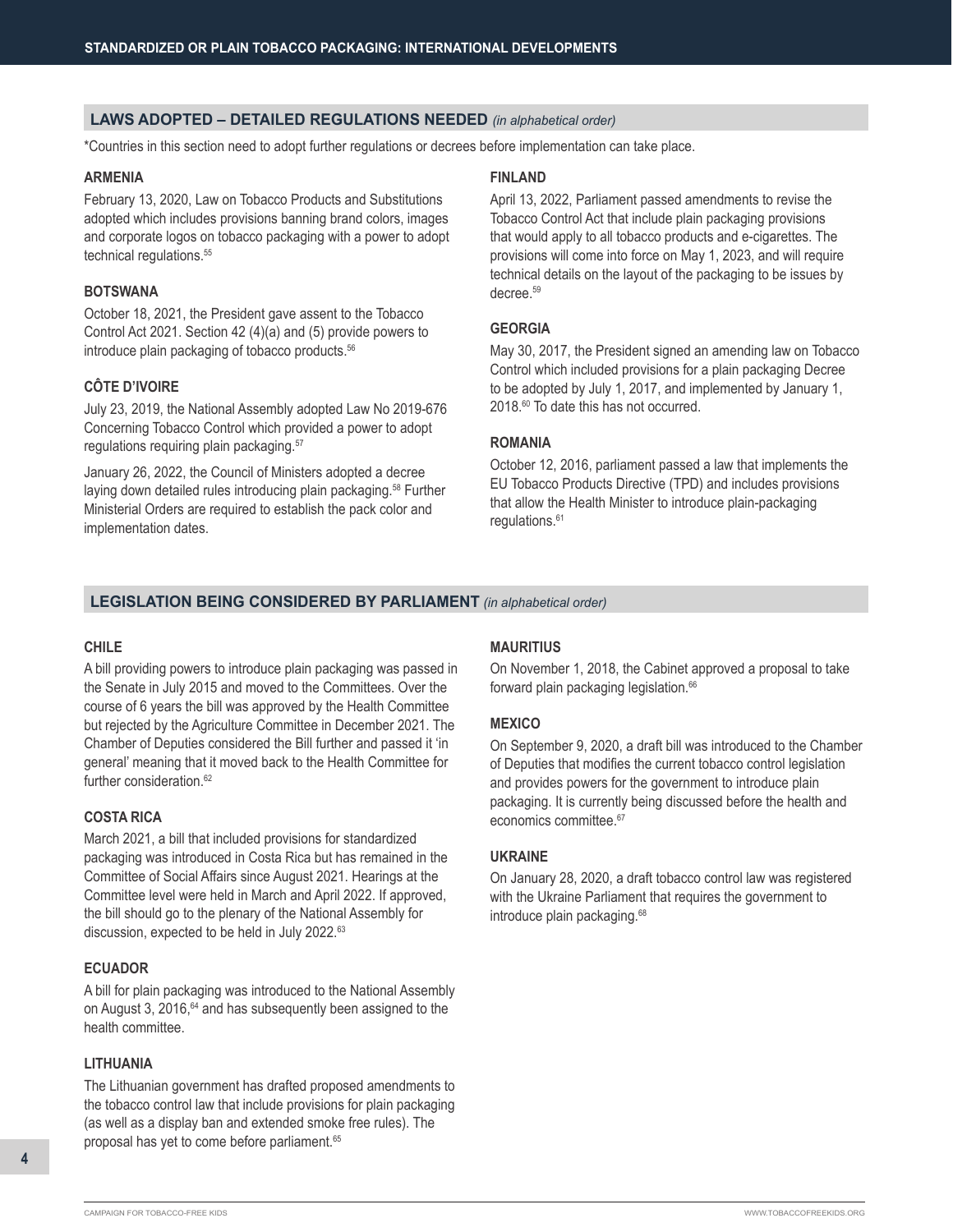# **UNDER FORMAL GOVERNMENT CONSIDERATION** *(in alphabetical order)*

# **SOUTH AFRICA**

The Minister of Health has made a number of announcements that he wanted to introduce plain packaging from 2014 to 2016. On April 30, 2018, the Cabinet approved for public comment the Control of Tobacco Products and Electronic Delivery Systems Bill which provides for standardized packaging. Stakeholders had until August 9, 2018, to provide comments.<sup>69</sup>

# **SRI LANKA**

The Cabinet approved a proposal to introduce standardized packaging of tobacco on April 10, 2018.70

#### **SWEDEN**

The Minister of Health directed the committee examining the implementation of the EU TPD to also consider plain packaging. The committee report,<sup>71</sup> presented in March 2016, recommended plain packaging, but concluded that implementing it would require a change to the Swedish constitution. The government has yet to propose a bill in response to the committee's report.

#### **TAIWAN**

On February 13, 2017, a draft Tobacco Hazards Prevention Act Amendment Bill was notified to the WTO (under TBT Article 2.9).<sup>72</sup> The draft included a provision for plain tobacco packaging. However, a draft proposal to amend the Act published in June 2020 omitted the plain packaging provision.

# **OTHER RELEVANT LAWS**

# **EAST TIMOR**

 January 13, 2018, a Ministerial Diploma on the labelling of tobacco products, requires certain elements of plain packaging including that all surfaces not covered by health warnings are colored Gray Aluminum (RAL 9007) and that the brand or logo only appear on the front outer surface (the Diploma also stipulates new GHWs covering 100% of the back surface and 85% of the front surface – the largest in the world). Any text or logos must be white in color, however, because a logo is allowed and the brand name may appear in a stylized font, the requirements are not a full plain packaging policy. The Diploma came into force on May 13, 2018 (120 days after publication).73

#### **EUROPEAN UNION**

Revised Tobacco Products Directive (TPD) adopted April 3, 2014 and came into force on May 20, 2016 and which introduces some elements of pack standardization and provides (at Article 24(2)) that the 28 EU Member States *have the option* to adopt further requirements to standardize tobacco packaging.74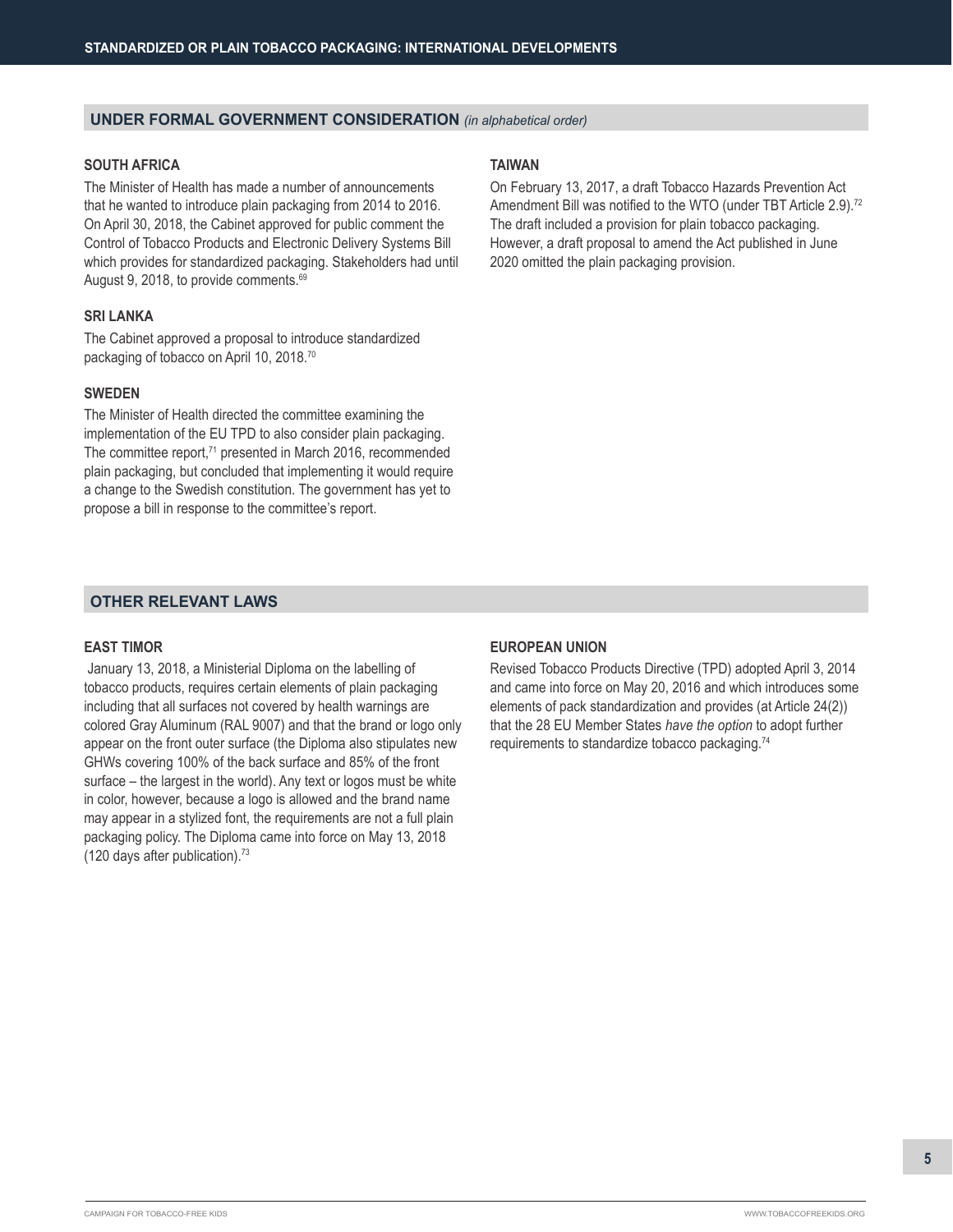- 1 Tobacco Plain Packaging Act 2011, available from: [http://www.comlaw.gov.au/](http://www.comlaw.gov.au/Details/C2013C00190) [Details/C2013C00190](http://www.comlaw.gov.au/Details/C2013C00190). Tobacco Plain Packaging Regulations 2011, available from: http://www.comlaw.gov.au/Details/F2013C00801.
- 2 JT International SA v. Commonwealth of Australia [2012] HCA 43 (October 5, 2012) Judgment available from: <http://www.comlaw.gov.au/Details/F2013C00801> The court's decision was given in August 2012 with the reasoned judgment published on October 5, 2012.
- 3 Philip Morris Asia Limited v. Commonwealth of Australia PCA Case 2012-02. All publicly available documents associated with the case are available from the Permanent Court of Arbitration's case page: [https://www.pcacases.com/web/](https://www.pcacases.com/web/view/5) [view/5](https://www.pcacases.com/web/view/5).
- 4 Australia Certain Measures Concerning Trademarks and Other Plain Packaging Requirements Applicable to Tobacco Products and Packaging. Dispute numbers DS435, DS441, DS458 and DS467.
- 5 The implementing legislation that amends the Public Health Code is Decree No. 2016-1117 of August 11, 2016, on the manufacture, presentation, sale, and use of tobacco products. Available from: [https://www.legifrance.gouv.fr/]( https://www.legifrance.gouv.fr/eli/decret/2016/8/11/AFSP1612356D/jo) [eli/decret/2016/8/11/AFSP1612356D/jo]( https://www.legifrance.gouv.fr/eli/decret/2016/8/11/AFSP1612356D/jo). The relevant parts of the public health code are available from: [https://www.legifrance.gouv.fr/affichCode.do?idSec](https://www.legifrance.gouv.fr/affichCode.do?idSectionTA=LEGISCTA000033045524&cidTexte=LEGITEXT000006072665&dateTexte=20170126)[tionTA=LEGISCTA000033045524&cidTexte=LEGITEXT000006072665&date-](https://www.legifrance.gouv.fr/affichCode.do?idSectionTA=LEGISCTA000033045524&cidTexte=LEGITEXT000006072665&dateTexte=20170126)[Texte=20170126.](https://www.legifrance.gouv.fr/affichCode.do?idSectionTA=LEGISCTA000033045524&cidTexte=LEGITEXT000006072665&dateTexte=20170126) The detail of the law is in Decree of March 21, 2016, on the conditions of neutrality and standardization for the packaging and paper of cigarettes and rolling tobacco. Available from: [https://www.legifrance.gouv.fr/](https://www.legifrance.gouv.fr/affichTexte.do?cidTexte=JORFTEXT000032276123&dateTexte=20170126) [affichTexte.do?cidTexte=JORFTEXT000032276123&dateTexte=20170126](https://www.legifrance.gouv.fr/affichTexte.do?cidTexte=JORFTEXT000032276123&dateTexte=20170126).
- 6 Décision n° 2015-727 DC du 21 janvier 2016. Judgment available from: [http://](https://www.conseil-constitutionnel.fr/decision/2016/2015727DC.htm) [www.conseil-constitutionnel.fr/conseil-constitutionnel/francais/les-decisions/acces](https://www.conseil-constitutionnel.fr/decision/2016/2015727DC.htm)[par-date/decisions-depuis-1959/2016/2015-727-dc/decision-n-2015-727-dc-du-21](https://www.conseil-constitutionnel.fr/decision/2016/2015727DC.htm) [janvier-2016.146887.html.](https://www.conseil-constitutionnel.fr/decision/2016/2015727DC.htm)
- 7 CE, December 23, 2016, société JT International SA, Société d'exploitation industrielle des tabacs et des allumettes, société Philip Morris France SA et autres. Judgment available from: [https://www.tobaccocontrollaws.org/litigation/](https://www.tobaccocontrollaws.org/litigation/decisions/fr-20161223-japan-tobacco-international-an) [decisions/fr-20161223-japan-tobacco-international-an.](https://www.tobaccocontrollaws.org/litigation/decisions/fr-20161223-japan-tobacco-international-an)
- 8 The Standardised Packaging of Tobacco Products Regulations 2015. Available from: <http://www.legislation.gov.uk/uksi/2015/829/contents/made>.
- 9 R (British American Tobacco & Ors) v. Secretary of State for Health [2016] EWHC 1169 (Admin). Available from[: https://www.judiciary.gov.uk/wp-content/]( https://www.judiciary.gov.uk/wp-content/uploads/2016/05/bat-v-doh.judgment.pdf) [uploads/2016/05/bat-v-doh.judgment.pdf.]( https://www.judiciary.gov.uk/wp-content/uploads/2016/05/bat-v-doh.judgment.pdf)
- 10 [2016] EWCA Civ 1182 (Appeal). Available from: [http://www.bailii.org/ew/cases/](http://www.bailii.org/ew/cases/EWCA/Civ/2016/1182.html) [EWCA/Civ/2016/1182.html.](http://www.bailii.org/ew/cases/EWCA/Civ/2016/1182.html)
- 11 Available from: [http://www.legislation.govt.nz/act/public/2016/0043/latest/](http://www.legislation.govt.nz/act/public/2016/0043/latest/DLM5821008.html) [DLM5821008.html](http://www.legislation.govt.nz/act/public/2016/0043/latest/DLM5821008.html).
- 12 Available from: [http://www.health.govt.nz/system/files/documents/publications/stan](http://www.health.govt.nz/system/files/documents/publications/standardised-tobacco-products-packaging-draft-regulations-consultation-may16_1.pdf)[dardised-tobacco-products-packaging-draft-regulations-consultation-may16\\_1.pdf](http://www.health.govt.nz/system/files/documents/publications/standardised-tobacco-products-packaging-draft-regulations-consultation-may16_1.pdf).
- 13 Available from: [http://www.legislation.govt.nz/regulation/public/2017/0123/latest/](http://www.legislation.govt.nz/regulation/public/2017/0123/latest/whole.html) [whole.html](http://www.legislation.govt.nz/regulation/public/2017/0123/latest/whole.html).
- 14 Available from: [https://www.tobaccocontrollaws.org/files/live/New%20Zealand/](https://www.tobaccocontrollaws.org/files/live/New%20Zealand/New%20Zealand%20-%20SF%20Env.%20%26%20Reg.%20Products%20Regs%202021%20-%20national.pdf) [New%20Zealand%20-%20SF%20Env.%20%26%20Reg.%20Products%20Regs%20](https://www.tobaccocontrollaws.org/files/live/New%20Zealand/New%20Zealand%20-%20SF%20Env.%20%26%20Reg.%20Products%20Regs%202021%20-%20national.pdf) [2021%20-%20national.pdf](https://www.tobaccocontrollaws.org/files/live/New%20Zealand/New%20Zealand%20-%20SF%20Env.%20%26%20Reg.%20Products%20Regs%202021%20-%20national.pdf)
- 15 [https://www.uicc.org/news/norway-adopts-standardised-packaging-save-lives-and](https://www.uicc.org/news/norway-adopts-standardised-packaging-save-lives-and-prevent-suffering-tobacco-use)[prevent-suffering-tobacco-use](https://www.uicc.org/news/norway-adopts-standardised-packaging-save-lives-and-prevent-suffering-tobacco-use)
- 16 Section 30 of the Tobacco Control Act 1973 as amended by the Amending Tobacco Act (implementation of Directive 2014/40/EC and Standardized tobacco packs). Available here: [https://lovdata.no/dokument/NL/lov/2017-02-10-5/KAPIT-](https://lovdata.no/dokument/NL/lov/2017-02-10-5/KAPITTEL_1-3?q=standardiserte#KAPITTEL_1-3)[TEL\\_1-3?q=standardiserte#KAPITTEL\\_1-3](https://lovdata.no/dokument/NL/lov/2017-02-10-5/KAPITTEL_1-3?q=standardiserte#KAPITTEL_1-3)
- 17 Amendments to the Regulations on content and labeling of tobacco products. Available from: [https://www.tobaccocontrollaws.org/files/live/Norway/Norway%20](https://www.tobaccocontrollaws.org/files/live/Norway/Norway%20-%202017%20Regs%20Amd%27ing%202003%20Regs%20on%20Packaging.pdf) [-%202017%20Regs%20Amd%27ing%202003%20Regs%20on%20Packaging.pdf](https://www.tobaccocontrollaws.org/files/live/Norway/Norway%20-%202017%20Regs%20Amd%27ing%202003%20Regs%20on%20Packaging.pdf)
- 18 Regulation on transitional provisions to the Act of 10 February 2017 No. 5 amending the Law on March 9, 1973 No.14. Available from: [https://www.](https://www.tobaccocontrollaws.org/files/live/Norway/Norway%20-%20Transitional%20Regs%202017%20-%20national.pdf) [tobaccocontrollaws.org/files/live/Norway/Norway%20-%20Transitional%20Regs%20](https://www.tobaccocontrollaws.org/files/live/Norway/Norway%20-%20Transitional%20Regs%202017%20-%20national.pdf) [2017%20-%20national.pdf](https://www.tobaccocontrollaws.org/files/live/Norway/Norway%20-%20Transitional%20Regs%202017%20-%20national.pdf)
- 19 Commercial Court Case No 17-110415TV-OBYF. Ruling available from: [https://](https://www.tobaccocontrollaws.org/litigation/decisions/no-20171106-swedish-match-v-the-ministry-o) [www.tobaccocontrollaws.org/litigation/decisions/no-20171106-swedish-match-v-the](https://www.tobaccocontrollaws.org/litigation/decisions/no-20171106-swedish-match-v-the-ministry-o)[ministry-o](https://www.tobaccocontrollaws.org/litigation/decisions/no-20171106-swedish-match-v-the-ministry-o)
- 20 Court of Appeal Case No 18-004746ASK-BORG/04. Ruling available from: [https://www.tobaccocontrollaws.org/litigation/decisions/no-20180219-swedish-match](https://www.tobaccocontrollaws.org/litigation/decisions/no-20180219-swedish-match-v-the-ministry-o)[v-the-ministry-o](https://www.tobaccocontrollaws.org/litigation/decisions/no-20180219-swedish-match-v-the-ministry-o)
- 21 Public Health (Standardised Packaging of Tobacco) Act 2015. Available from: [https://www.tobaccocontrollaws.org/files/live/Ireland/Ireland%20-%20Stand.%20](https://www.tobaccocontrollaws.org/files/live/Ireland/Ireland%20-%20Stand.%20Packaging%20Act%202015%20-%20national.pdf) [Packaging%20Act%202015%20-%20national.pdf](https://www.tobaccocontrollaws.org/files/live/Ireland/Ireland%20-%20Stand.%20Packaging%20Act%202015%20-%20national.pdf).
- 22 Public Health (Standardised Packaging of Tobacco) Regulations 2017. Available from: [https://www.tobaccocontrollaws.org/files/live/Ireland/Ireland%20-%20Std.%20](https://www.tobaccocontrollaws.org/files/live/Ireland/Ireland%20-%20Std.%20Pkg.%20Regs%202017%20-%20national.pdf) [Pkg.%20Regs%202017%20-%20national.pdf](https://www.tobaccocontrollaws.org/files/live/Ireland/Ireland%20-%20Std.%20Pkg.%20Regs%202017%20-%20national.pdf)
- 23 JTI v Minister for Health, Ireland and the Attorney General 2015/2530P.
- 24 Available from: [https://www.tobaccocontrollaws.org/files/live/Thailand/Thailand%20](https://www.tobaccocontrollaws.org/files/live/Thailand/Thailand%20-%20TC%20Act%202017.pdf) [-%20TC%20Act%202017.pdf](https://www.tobaccocontrollaws.org/files/live/Thailand/Thailand%20-%20TC%20Act%202017.pdf)
- 25 Criteria and regulation of package of tobacco product and cigarette B.E. 2561 (2018). Available in Thai from: [http://www.ratchakitcha.soc.go.th/DATA/PD-](http://www.ratchakitcha.soc.go.th/DATA/PDF/2561/E/319/T_0011.PDF)[F/2561/E/319/T\\_0011.PDF](http://www.ratchakitcha.soc.go.th/DATA/PDF/2561/E/319/T_0011.PDF)
- 26 Packaging and Labeling of Tobacco Products Modification of Article 8 of Law No 18,256. Available in Spanish from: [https://www.tobaccocontrollaws.org/files/live/](https://www.tobaccocontrollaws.org/files/live/Uruguay/Uruguay%20-%20Law%20No.%2019.723%20-%20national.pd) [Uruguay/Uruguay%20-%20Law%20No.%2019.723%20-%20national.pd](https://www.tobaccocontrollaws.org/files/live/Uruguay/Uruguay%20-%20Law%20No.%2019.723%20-%20national.pd)f
- 27 Available in Spanish from: [https://www.tobaccocontrollaws.org/files/live/Uruguay/](https://www.tobaccocontrollaws.org/files/live/Uruguay/Uruguay%20-%20Decree%20of%20April%2029%2C%202019%20-%20national.pdf) [Uruguay%20-%20Decree%20of%20April%2029%2C%202019%20-%20national.pdf](https://www.tobaccocontrollaws.org/files/live/Uruguay/Uruguay%20-%20Decree%20of%20April%2029%2C%202019%20-%20national.pdf)
- 28 Ruling available from: [https://www.tobaccocontrollaws.org/litigation/decisions/uy-](https://www.tobaccocontrollaws.org/litigation/decisions/uy-20181011-b.a.t.-v.-executive-branch)[20181011-b.a.t.-v.-executive-branch](https://www.tobaccocontrollaws.org/litigation/decisions/uy-20181011-b.a.t.-v.-executive-branch)
- 29 [https://www.tobaccocontrollaws.org/litigation/decisions/uy-20190724-la-republicana](https://www.tobaccocontrollaws.org/litigation/decisions/uy-20190724-la-republicana-s.a.-v.-state--)[s.a.-v.-state--](https://www.tobaccocontrollaws.org/litigation/decisions/uy-20190724-la-republicana-s.a.-v.-state--)
- 30 Saudi Food and Drug Authority Standard on Plain Packaging of Tobacco Products (SFDA.FD 60:2018). Available from: [https://www.tobaccocontrollaws.org/files/](https://www.tobaccocontrollaws.org/files/live/Saudi%20Arabia/Saudi%20Arabia%20-%20Plain%20Pkg.%20Standard.pdf) [live/Saudi%20Arabia/Saudi%20Arabia%20-%20Plain%20Pkg.%20Standard.pdf](https://www.tobaccocontrollaws.org/files/live/Saudi%20Arabia/Saudi%20Arabia%20-%20Plain%20Pkg.%20Standard.pdf)
- 31 Restrictions on the Use of Tobacco Products Act. Available from: [https://www.](https://www.tobaccocontrollaws.org/files/live/Slovenia/Slovenia%20-%20TC%20Act%202017.pdf) [tobaccocontrollaws.org/files/live/Slovenia/Slovenia%20-%20TC%20Act%202017.pdf](https://www.tobaccocontrollaws.org/files/live/Slovenia/Slovenia%20-%20TC%20Act%202017.pdf)
- 32 Rules on the Plain Packaging of Tobacco Products. Available from: [https://](https://www.tobaccocontrollaws.org/files/live/Slovenia/Slovenia%20-%20Plain%20Pkg%20Rules%20-%20national.pdf) [www.tobaccocontrollaws.org/files/live/Slovenia/Slovenia%20-%20Plain%20Pkg%20](https://www.tobaccocontrollaws.org/files/live/Slovenia/Slovenia%20-%20Plain%20Pkg%20Rules%20-%20national.pdf) [Rules%20-%20national.pdf](https://www.tobaccocontrollaws.org/files/live/Slovenia/Slovenia%20-%20Plain%20Pkg%20Rules%20-%20national.pdf)
- 33 Law on Amendments in Some Laws and Legislative Decrees Regarding Healthcare. Available from: [https://www.tobaccocontrollaws.org/files/live/Turkey/](https://www.tobaccocontrollaws.org/files/live/Turkey/Turkey%20-%20Law%20No.%204207.pdf) [Turkey%20-%20Law%20No.%204207.pdf](https://www.tobaccocontrollaws.org/files/live/Turkey/Turkey%20-%20Law%20No.%204207.pdf)
- 34 Regulations on the Procedures and principles related to the Production Methods, Labeling and Surveillance of Tobacco Products Available from: [https://www.](https://www.tobaccocontrollaws.org/files/live/Turkey/Turkey%20-%202019%20Regs.pdf) [tobaccocontrollaws.org/files/live/Turkey/Turkey%20-%202019%20Regs.pdf](https://www.tobaccocontrollaws.org/files/live/Turkey/Turkey%20-%202019%20Regs.pdf)
- 35 Amendment No 7 of the Restriction of Advertising and Marketing of Tobacco Products Law, No 5779-2019. The Knesset passed the law on December 30, 2018. https://www.tobaccocontrollaws.org/files/live/Israel/Israel%20-%20Amdt.%20 7%20to%20Marketing%20Law.pdf
- 36 Available from: [https://www.tobaccocontrollaws.org/litigation/decisions/il-20191125](https://www.tobaccocontrollaws.org/litigation/decisions/il-20191125-the-tel-aviv-chamber-of-commer) [the-tel-aviv-chamber-of-commer.](https://www.tobaccocontrollaws.org/litigation/decisions/il-20191125-the-tel-aviv-chamber-of-commer)
- 37 An Act to amend the Tobacco Act and the Non-smokers' Health Act and to make consequential amendments to other Acts. Available from: [https://www.](https://www.tobaccocontrollaws.org/files/live/Canada/Canada%20-%20Act%20Amd%27ing%20TVPA%20and%20NSHA%20-%20national.pdf) [tobaccocontrollaws.org/files/live/Canada/Canada%20-%20Act%20Amd%27ing%20](https://www.tobaccocontrollaws.org/files/live/Canada/Canada%20-%20Act%20Amd%27ing%20TVPA%20and%20NSHA%20-%20national.pdf) [TVPA%20and%20NSHA%20-%20national.pdf](https://www.tobaccocontrollaws.org/files/live/Canada/Canada%20-%20Act%20Amd%27ing%20TVPA%20and%20NSHA%20-%20national.pdf)
- 38 Tobacco Products Regulations (Plain and Standardized Appearance). Available from: [https://www.tobaccocontrollaws.org/files/live/Canada/Canada%20-%20Plain%20](https://www.tobaccocontrollaws.org/files/live/Canada/Canada%20-%20Plain%20and%20Standardized%20Packaging%20Regulations%20-%20national.pdf) [and%20Standardized%20Packaging%20Regulations%20-%20national.pdf](https://www.tobaccocontrollaws.org/files/live/Canada/Canada%20-%20Plain%20and%20Standardized%20Packaging%20Regulations%20-%20national.pdf)
- 39 Available from: [https://sso.agc.gov.sg/Act/TCASA1993?Transaction](https://sso.agc.gov.sg/Act/TCASA1993?TransactionDate=20190701235959#pr37-)-[Date=20190701235959#pr37-](https://sso.agc.gov.sg/Act/TCASA1993?TransactionDate=20190701235959#pr37-).
- 40 Tobacco (Control of Advertisements and Sale) (Appearance, Packaging and Labelling) Regulations 2019. Available from: [https://sso.agc.gov.sg/SL-Supp/S480-](https://sso.agc.gov.sg/SL-Supp/S480-2019/Published/20190701?DocDate=20190701 ) [2019/Published/20190701?DocDate=20190701](https://sso.agc.gov.sg/SL-Supp/S480-2019/Published/20190701?DocDate=20190701 )